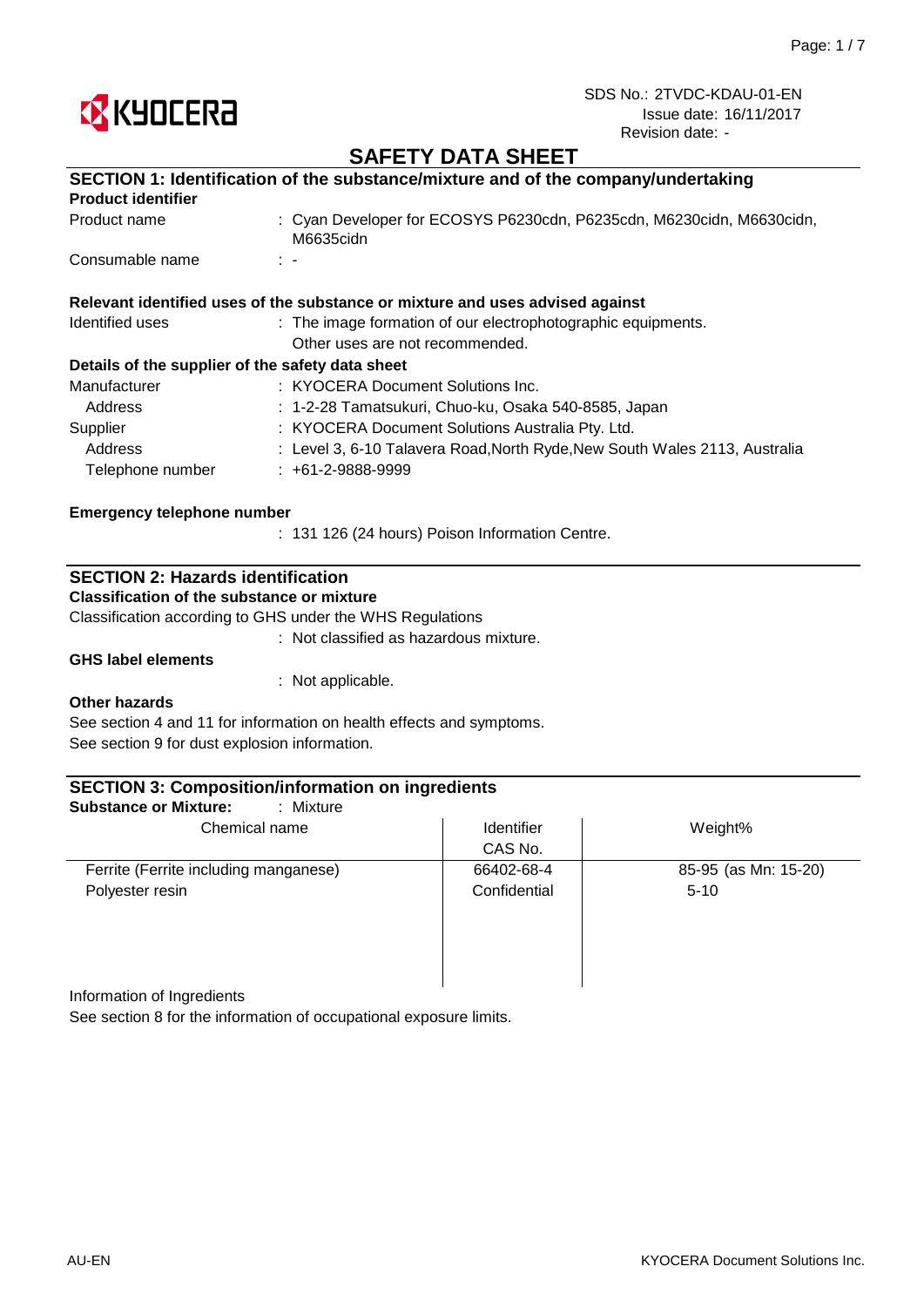

# **SAFETY DATA SHEET**

|  |  | <b>SECTION 4: First aid measures</b> |
|--|--|--------------------------------------|
|--|--|--------------------------------------|

| <b>Description of first aid measures</b> |                                                                                                      |
|------------------------------------------|------------------------------------------------------------------------------------------------------|
| Inhalation                               | : Remove from exposure to fresh air and gargle with plenty of water.                                 |
|                                          | Consult a doctor in case of such symptoms as coughing.                                               |
| <b>Skin Contact</b>                      | : Wash with soap and water.                                                                          |
| Eye Contact                              | : Flush with water immediately and see a doctor if irritating.                                       |
| Ingestion                                | : Rinse out the mouth. Drink one or two glasses of water to dilute.                                  |
|                                          | Seek medical treatment if necessary.                                                                 |
|                                          | Most important symptoms and effects, both acute and delayed                                          |
| Potential health effects and symptoms    |                                                                                                      |
| Inhalation                               | : Prolonged inhalation of excessive dusts may cause lung damage.                                     |
|                                          | Use of this product as intended does not result in prolonged inhalation of<br>excessive toner dusts. |
| Skin contact                             | : Unlikely to cause skin irritation.                                                                 |
| Eye contact                              | : May cause transient eye irritation.                                                                |
| Ingestion                                | : Use of this product as intended does not result in ingestion.                                      |
|                                          | Indication of any immediate medical attention and special treatment needed                           |
|                                          | : No additional information available.                                                               |

| <b>SECTION 5: Firefighting measures</b>               |                                                                                           |  |  |
|-------------------------------------------------------|-------------------------------------------------------------------------------------------|--|--|
| <b>Extinguishing media</b>                            |                                                                                           |  |  |
| Suitable extinguishing media                          | : Water spray, foam, powder, $CO2$ or dry chemical.                                       |  |  |
| Unsuitable extinguishing media                        | : None specified.                                                                         |  |  |
| Special hazards arising from the substance or mixture |                                                                                           |  |  |
| Hazardous combustion products                         | : Carbon dioxide. Carbon monoxide.                                                        |  |  |
| <b>Advice for firefighters</b>                        |                                                                                           |  |  |
| Fire-fighting procedures                              | : Pay attention not to blow away dust.                                                    |  |  |
|                                                       | Drain water off around and decrease the atmosphere temperature to<br>extinguish the fire. |  |  |
| Protective equipment for firefighters                 | : None specified.                                                                         |  |  |

## **SECTION 6: Accidental release measures**

**Personal precautions, protective equipment and emergency procedures**

: Avoid inhalation, ingestion, eye and skin contact in case of accidental release. Avoid formation of dust. Provide adequate ventilation.

#### **Environmental precautions**

: Do not allow to enter into surface water or drains.

#### **Methods and material for containment and cleaning up**

Method for cleaning up  $\qquad \qquad :$  Gather the released powder not to blow away and wipe up with a wet cloth.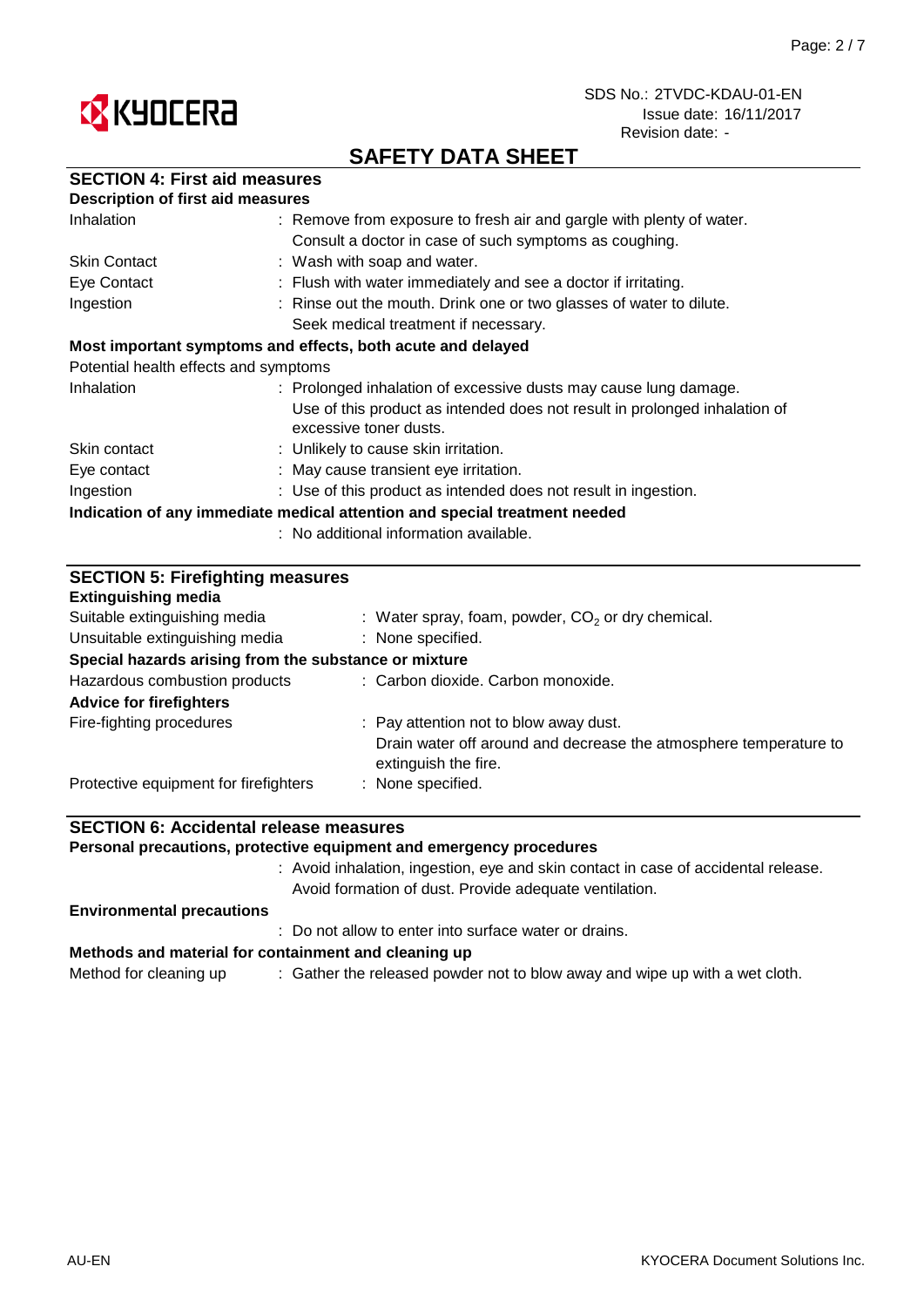

# **SAFETY DATA SHEET**

## **SECTION 7: Handling and storage**

### **Precautions for safe handling**

: Do not attempt to force open or destroy the toner container or unit. See installation guide of this product.

### **Conditions for safe storage, including any incompatibilities**

: Keep the toner container or unit tightly closed and store in a cool, dry and dark place keeping away from fire. Keep out of the reach of children.

### **SECTION 8: Exposure controls/personal protection**

### **Control parameters**

(Reference data)

US ACGIH TLV (TWA)

Particles: 10 ㎎/㎥ (Inhalable particles), 3 ㎎/㎥ (Respirable particles) Manganese inorganic compounds (Ferrite component): 0.1  $mg/m$  (Inhalable fraction), 0.02 mg/m<sup>3</sup> (Respirable fraction) (as Mn)

### US OSHA PEL (TWA)

Particles: 15 ㎎/㎥ (Total dust), 5 ㎎/㎥ (Respirable fraction) Manganese compounds (Ferrite component): 5 mg/m<sup>3</sup> (Ceiling) (as Mn)

| Australian exposure standards: Workplace Exposure Standards for Airborne Contaminants, Appendix A |  |
|---------------------------------------------------------------------------------------------------|--|
| Manganese compounds (Ferrite component): TWA 1 $mg/m3$ (as Mn)                                    |  |

#### **Exposure controls**

| Appropriate engineering controls | : Special ventilator is not required under normal intended use.          |
|----------------------------------|--------------------------------------------------------------------------|
|                                  | Use in a well ventilated area.                                           |
| Personal protective equipment    | : Respiratory protection, eye protection, hand protection, skin and body |
|                                  | protection are not required under normal intended use.                   |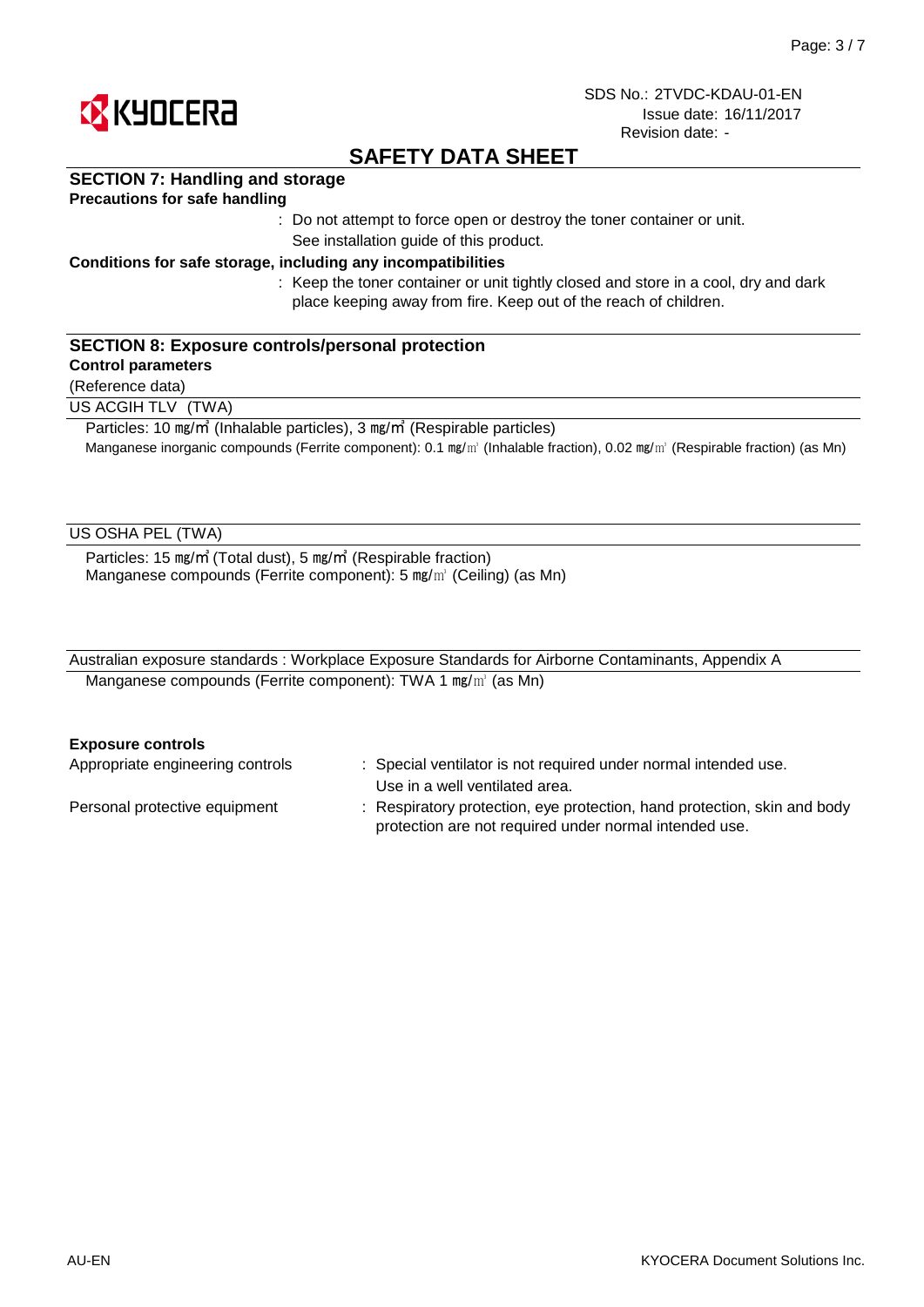

# **SAFETY DATA SHEET**

# **SECTION 9: Physical and chemical properties**

## **Information on basic physical and chemical properties**

Appearance

| <b>Physical state</b>                           | $:$ Solid.                                                |
|-------------------------------------------------|-----------------------------------------------------------|
|                                                 | (Fine powder)                                             |
| Color                                           | : Cyan.                                                   |
| Odor                                            | : Odorless.                                               |
| Odor threshold                                  | : No data available.                                      |
| pH                                              | : No data available.                                      |
| Melting point                                   | : No data available.                                      |
| Initial boiling point and boiling range         | : No data available.                                      |
| Flash point                                     | : No data available.                                      |
| Evaporation rate                                | : No data available.                                      |
| Flammability (solid, gas)                       | : No data available.                                      |
| Upper/lower flammability or explosive<br>limits | : No data available.                                      |
| Vapour pressure                                 | : No data available.                                      |
| Vapour density                                  | : No data available.                                      |
| Relative density                                | : $3.5 - 5.0$ g/cm <sup>3</sup>                           |
| Solubility(ies)                                 | : Almost insoluble in water.                              |
| Partition coefficient: n-octanol/water          | : No data available.                                      |
| Auto-ignition temperature                       | : No data available.                                      |
| Decomposition temperature                       | : No data available.                                      |
| <b>Viscosity</b>                                | : No data available.                                      |
| <b>Explosive properties</b>                     | : No data available.                                      |
| Oxidising properties                            | : No data available.                                      |
| <b>Other information</b>                        |                                                           |
| Dust explosion properties                       | : Dust explosion is improbable under normal intended use. |

Experimental explosiveness of toner is classified into the same rank such kind of powder as flour, dry milk and resin powder according to the pressure rising speed.

| $:$ No data available.                                               |
|----------------------------------------------------------------------|
| : This product is stable under normal conditions of use and storage. |
| : Hazardous reactions will not occur.                                |
| : None specified.                                                    |
| : None specified.                                                    |
| : Hazardous decomposition products are not to be produced.           |
|                                                                      |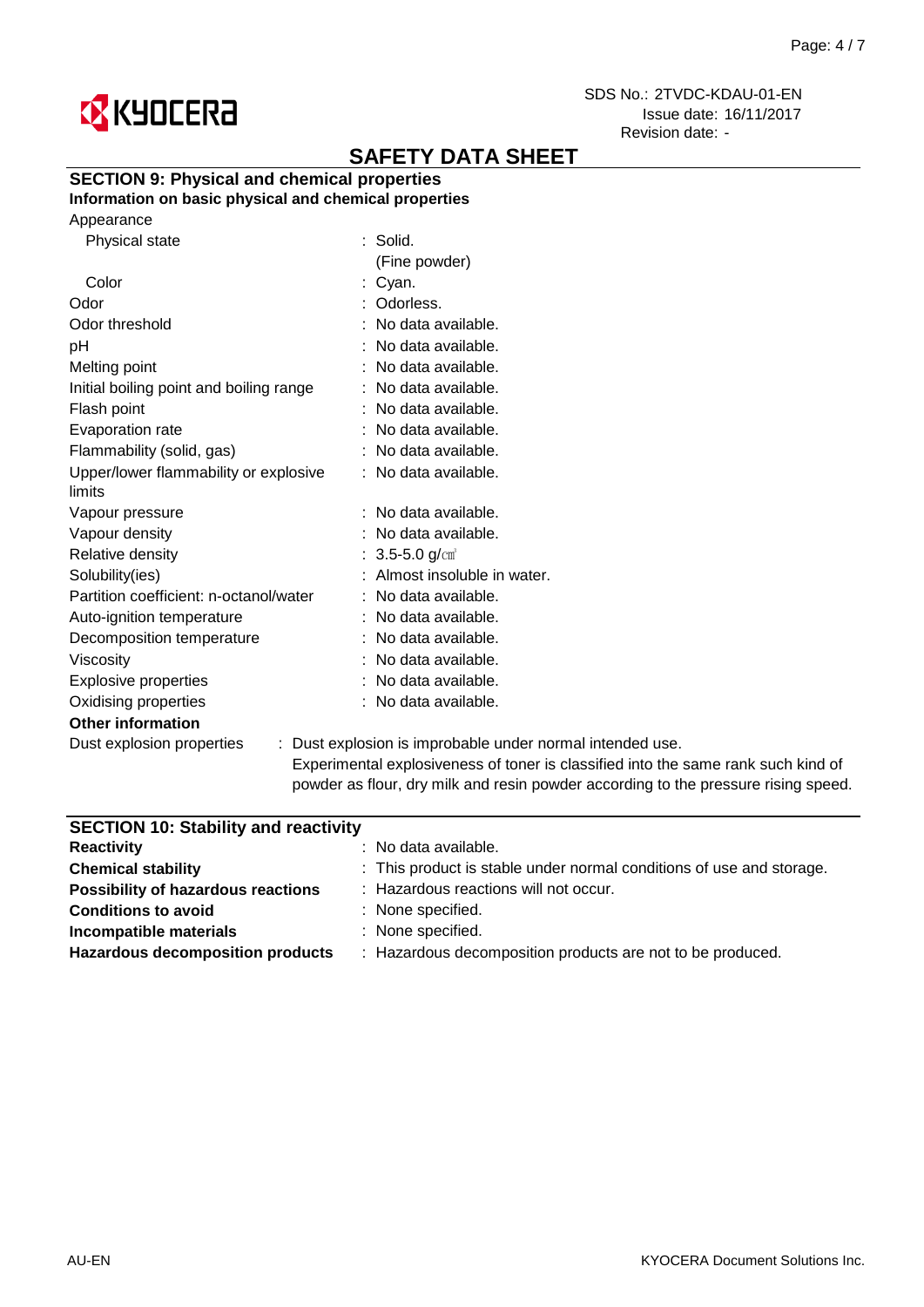

# **SAFETY DATA SHEET**

## **SECTION 11: Toxicological information**

#### **Information on toxicological effects** Acute toxicity

| Acute toxicity                    |                                                                                                                                                                                                          |
|-----------------------------------|----------------------------------------------------------------------------------------------------------------------------------------------------------------------------------------------------------|
| Oral $(LD_{50})$                  | $\therefore$ > 2000 mg/kg (rat)<br>(Based on test result of similar product.) (Toner)                                                                                                                    |
|                                   | > 2500 mg/kg (rat)                                                                                                                                                                                       |
|                                   | (Based on test result of constituent materials.) (Carrier)                                                                                                                                               |
| Dermal $(LD_{50})$                | : No data available.                                                                                                                                                                                     |
|                                   | (Toner)                                                                                                                                                                                                  |
|                                   | > 2000 mg/kg (rat)                                                                                                                                                                                       |
|                                   | (Based on test result of constituent materials.) (Carrier)                                                                                                                                               |
| Inhalation $(LC_{50}(4hr))$       | $:$ > 5.0 mg/l (rat)                                                                                                                                                                                     |
|                                   | (Based on test result of similar product.) (Toner)                                                                                                                                                       |
| Skin corrosion/irritation         |                                                                                                                                                                                                          |
| Acute skin irritation             | : Non-irritant (rabbit)                                                                                                                                                                                  |
|                                   |                                                                                                                                                                                                          |
|                                   | (Based on test result of similar product.) (Toner)                                                                                                                                                       |
|                                   | Non-irritant (rabbit)                                                                                                                                                                                    |
|                                   | (Based on test result of constituent materials.) (Carrier)                                                                                                                                               |
| Serious eye damage/irritation     |                                                                                                                                                                                                          |
| Acute eye irritation              | : Minimal irritant (rabbit)                                                                                                                                                                              |
|                                   | (Based on test result of similar product.) (Toner)                                                                                                                                                       |
| Respiratory or skin sensitisation |                                                                                                                                                                                                          |
| Skin sensitisation                | : Non-sensitiser (mouse)                                                                                                                                                                                 |
|                                   | (Based on test result of similar product.) (Toner)                                                                                                                                                       |
|                                   | Non-sensitiser (guinea pig)                                                                                                                                                                              |
|                                   | (Based on test result of constituent materials.) (Carrier)                                                                                                                                               |
| Germ cell mutagenicity            |                                                                                                                                                                                                          |
|                                   | : Ames Test is Negative.                                                                                                                                                                                 |
|                                   | (Toner)                                                                                                                                                                                                  |
|                                   | Ames Test is Negative.                                                                                                                                                                                   |
|                                   | (Based on test result of constituent materials.) (Carrier)                                                                                                                                               |
| Information of Ingredients        | : No mutagen, according to MAK, TRGS905 and (EC) No 1272/2008 Annex VI.                                                                                                                                  |
| Carcinogenicity                   |                                                                                                                                                                                                          |
| Information of Ingredients        | : No carcinogen or potential carcinogen according to IARC, Japan Association on<br>Industrial Health, ACGIH, EPA, OSHA, NTP, MAK, California Proposition 65,<br>TRGS 905 and (EC) No 1272/2008 Annex VI. |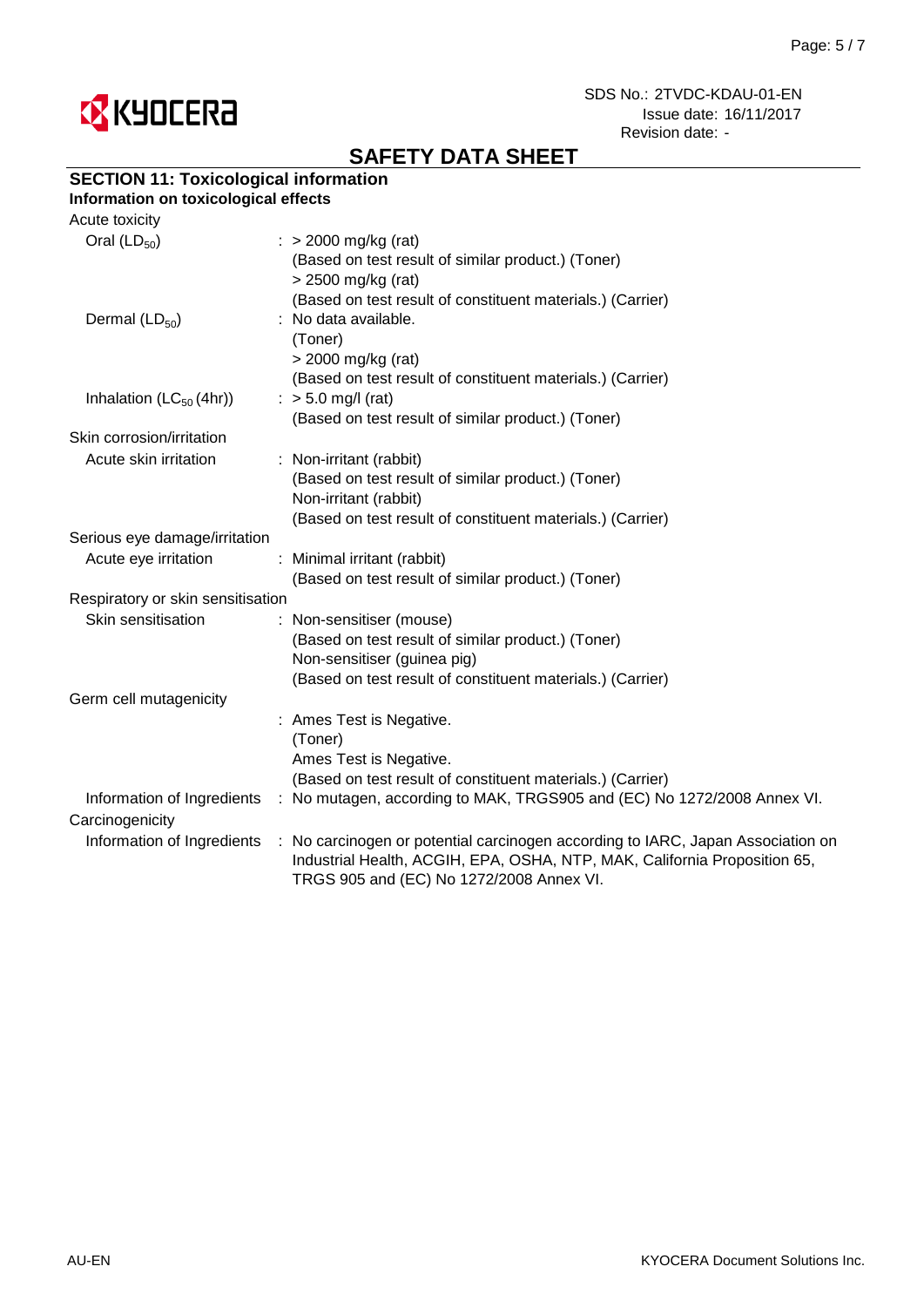

# **SAFETY DATA SHEET**

| Reproductive toxicity                                                                                                                                                                           |                                                                                                                                                                                                                                                                                                                                                                                                                                                                                                                   |
|-------------------------------------------------------------------------------------------------------------------------------------------------------------------------------------------------|-------------------------------------------------------------------------------------------------------------------------------------------------------------------------------------------------------------------------------------------------------------------------------------------------------------------------------------------------------------------------------------------------------------------------------------------------------------------------------------------------------------------|
| Information of Ingredients                                                                                                                                                                      | : No reproductive toxicant according to MAK, California Proposition 65, TRGS905<br>and (EC) No 1272/2008 Annex VI.                                                                                                                                                                                                                                                                                                                                                                                                |
| STOT-single exposure                                                                                                                                                                            | : No data available.                                                                                                                                                                                                                                                                                                                                                                                                                                                                                              |
| STOT-repeated exposure                                                                                                                                                                          | No data available.                                                                                                                                                                                                                                                                                                                                                                                                                                                                                                |
| Aspiration hazard                                                                                                                                                                               | : No data available.                                                                                                                                                                                                                                                                                                                                                                                                                                                                                              |
| Chronic effects                                                                                                                                                                                 | : In a study in rats by chronic inhalation exposure to a typical toner, a mild to<br>moderate degree of lung fibrosis was observed in 92% of the rats in the high<br>concentration (16 mg/m <sup>3</sup> ) exposure group, and a minimal to mild degree of fibrosis<br>was noted in 22% of the animal in the middle (4 mg/m <sup>3</sup> ) exposure group. (*1)<br>But no pulmonary change was reported in the lowest $(1 \text{ mg/m})$ exposure group, the<br>most relevant level to potential human exposures. |
| Other information                                                                                                                                                                               | : No data available.                                                                                                                                                                                                                                                                                                                                                                                                                                                                                              |
| <b>SECTION 12: Ecological information</b><br><b>Ecotoxicity</b><br><b>Persistence and degradability</b><br><b>Bioaccumulative potential</b><br><b>Mobility in soil</b><br>Other adverse effects | No data available.<br>No data available.<br>No data available.<br>No data available.<br>No additional information available.                                                                                                                                                                                                                                                                                                                                                                                      |
| <b>SECTION 13: Disposal considerations</b>                                                                                                                                                      | Waste treatment methods : Do not attempt to incinerate the toner container or unit and the waste toner                                                                                                                                                                                                                                                                                                                                                                                                            |
|                                                                                                                                                                                                 | yourself. Dangerous sparks may cause burn.                                                                                                                                                                                                                                                                                                                                                                                                                                                                        |
|                                                                                                                                                                                                 | Any disposal practice should be done under conditions which meet local, state and<br>federal laws and regulations relating to waste (contact local or state environmental<br>agency for specific rules).                                                                                                                                                                                                                                                                                                          |
| <b>SECTION 14: Transport information</b>                                                                                                                                                        |                                                                                                                                                                                                                                                                                                                                                                                                                                                                                                                   |
| <b>UN number</b>                                                                                                                                                                                | None.                                                                                                                                                                                                                                                                                                                                                                                                                                                                                                             |
| UN proper shipping name                                                                                                                                                                         | None.                                                                                                                                                                                                                                                                                                                                                                                                                                                                                                             |
| <b>Transport hazard class(es)</b>                                                                                                                                                               | None.                                                                                                                                                                                                                                                                                                                                                                                                                                                                                                             |
| <b>Packing group</b>                                                                                                                                                                            | None.                                                                                                                                                                                                                                                                                                                                                                                                                                                                                                             |
| <b>Environmental hazards</b>                                                                                                                                                                    | None.                                                                                                                                                                                                                                                                                                                                                                                                                                                                                                             |
| Special precautions for user                                                                                                                                                                    | : No additional information available.                                                                                                                                                                                                                                                                                                                                                                                                                                                                            |
|                                                                                                                                                                                                 | Transport in bulk according to Annex II of MARPOL73/78 and the IBC Code                                                                                                                                                                                                                                                                                                                                                                                                                                           |

: Not applicable.

## **SECTION 15: Regulatory information**

### US regulations **Safety, health and environmental regulations/legislation specific for the substance or mixture**

All ingredients in this product comply with order under TSCA.

Canada regulations

This product is not a WHMIS-controlled product, since we consider it as a Manufactured article.

EU regulations

This product is not classified as hazardous mixture according to Regulation (EC) No 1272/2008 (CLP).

This product does not contain substances which present a health or environmental hazard within the meaning of CLP.